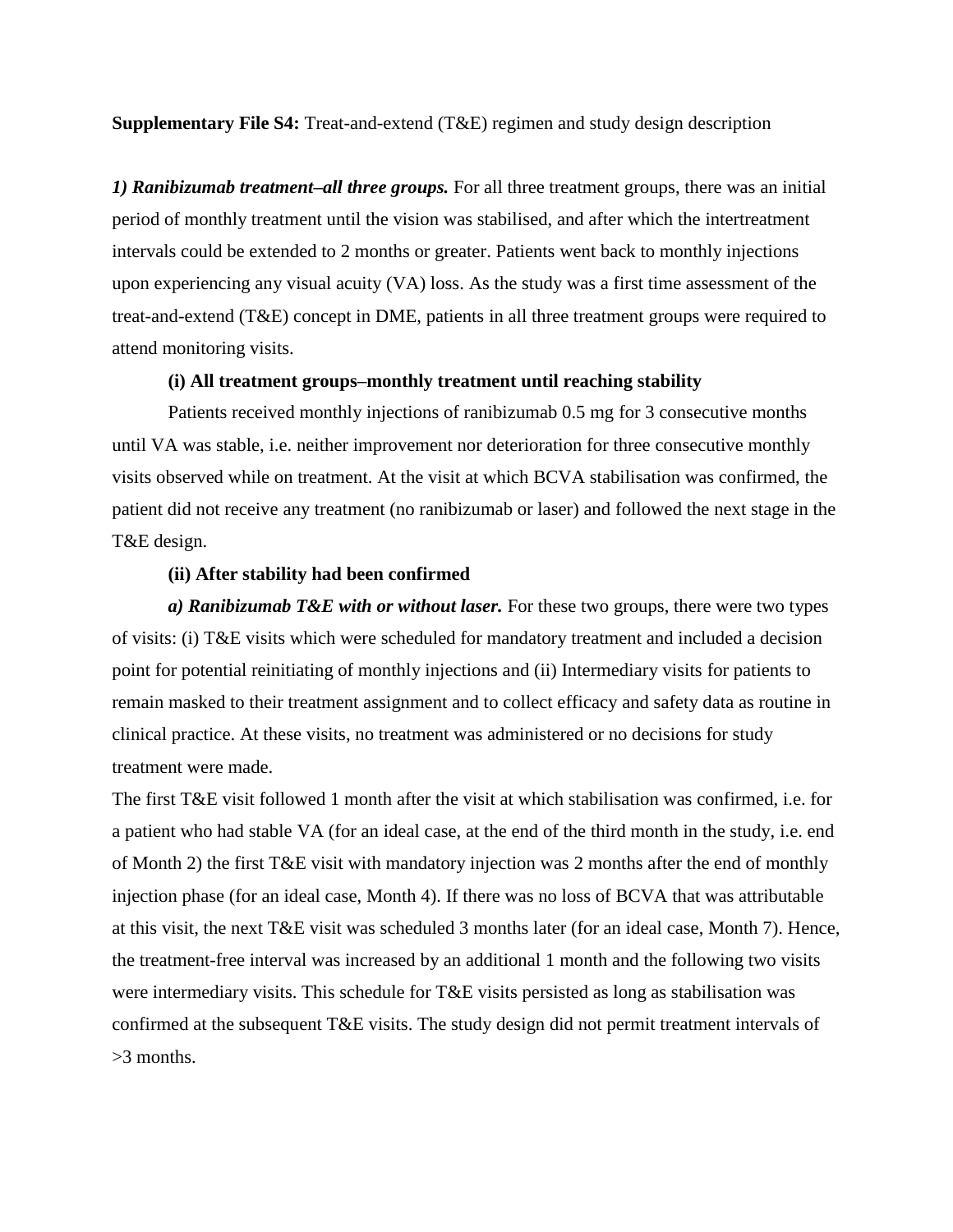The retreatment criterion was based on VA stability criteria. Though not defined by the study protocol, Optical Coherence Tomography (OCT) may well have been used to guide/aid the retreatment decisions by certain centres, thereby providing an opportunity for a proactive approach at detecting the early signs of disease activity before the actual vision loss.

*b) Ranibizumab 0.5 mg PRN.* Patients in this treatment group continued on the ranibizumab pro re nata (PRN) treatment regimen as per the European Summary of Product Characteristics (EU SmPC) 2011. Thus, each monitoring visit for PRN entailed assessment of BCVA stability and a decision about potential reinitiation of monthly injections if VA was not stable over the last 3 consecutive monthly visits.

## **Laser treatment in the T&E+laser group**

In the T&E+laser group, patients received laser treatment on Day 1, following which treatment could be readministered based on the early treatment diabetic retinopathy study (ETDRS) guidelines. Treatment was at the discretion of the investigator, and the minimum recommended interval between laser treatments was 3 months. If the investigator deemed the patient required both ranibizumab and laser treatments on the same day, then laser was administered ≥30 minutes prior to the ranibizumab injection.

## **Retreatment criteria**

The retreatment criterion was as defined in the EU SmPC 2011, i.e. treatment is resumed if a patient's vision worsens due to their disease. Accordingly, as soon as at a T&E visit BCVA loss due to recurrent DME disease activity was observed, in comparison to the last T&E visit or to the last visit of monthly injections, whichever occurred later, the patient re-entered the monthly injection phase. The treatment given at this visit was considered the first treatment of the newly entered monthly injection phase. The patient subsequently received monthly treatment until BCVA was stable again. If two consecutive attempts to extend the treatment-free interval in T&E were unsuccessful i.e. there was a loss of BCVA at the end of each extension and the patient re-entered monthly injection phase twice, the future maximum treatment-free period was shortened by 1 month. Thus, patients could fall back to mandatory monthly treatment by this mechanism. Further, the respective intervals between treatments could have been too long to maintain stable BCVA in a given patient. In the PRN regimen, each visit following VA